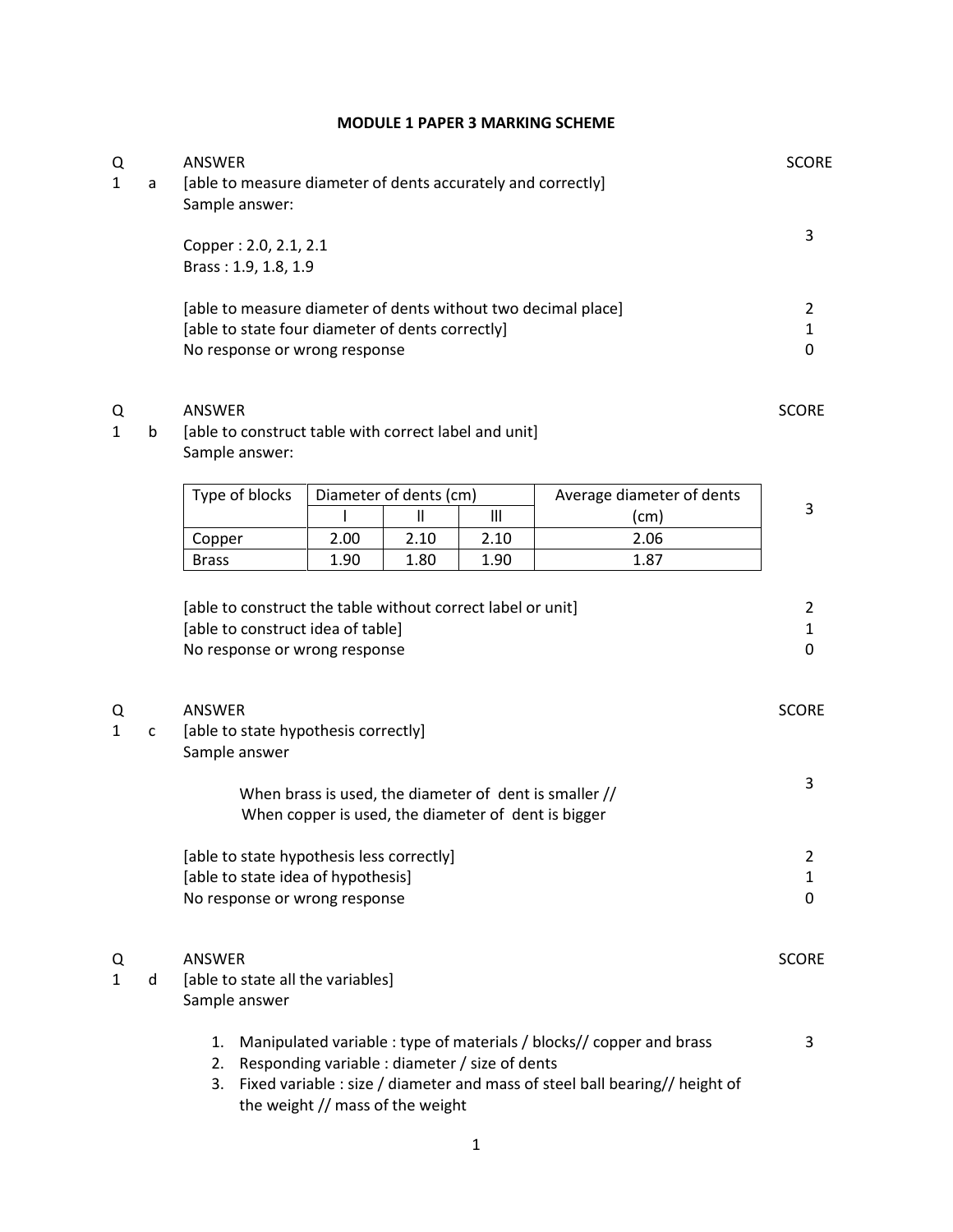|              |             | [able to state any two variables correctly]<br>[able to state any one variable correctly]<br>No response or wrong response | 2<br>1<br>0       |
|--------------|-------------|----------------------------------------------------------------------------------------------------------------------------|-------------------|
| Q<br>1       | e           | ANSWER<br>[able to state operational definition correctly]<br>Sample answer                                                | <b>SCORE</b>      |
|              |             | Smaller dent is produced when 1kg of weight is dropped on the block.                                                       | 3                 |
|              |             | [able to state operation definition less correctly]<br>Sample answer                                                       |                   |
|              |             | Smaller dent is produced when weight is dropped on the block                                                               | $\overline{2}$    |
|              |             | [able to state operation definition]<br>Sample answer                                                                      |                   |
|              |             | The harder block has a smaller dent                                                                                        | 1                 |
|              |             | No response or wrong response                                                                                              | 0                 |
| $\mathbf{1}$ | $\mathbf f$ | [able to state observation correctly]<br>Sample answer                                                                     | 3                 |
|              |             | The average diameter of dent become smaller<br>[able to state observation less correctly]<br>Sample answer                 |                   |
|              |             | The dent become smaller<br>[able to state idea of observation]<br>Sample answer                                            | $\overline{2}$    |
|              |             | Small dent                                                                                                                 |                   |
| Q<br>1       | g           | <b>ANSWER</b><br>[able to state inference correctly]<br>Sample answer                                                      | <b>SCORE</b><br>3 |
|              |             | Brass is the harder than copper                                                                                            |                   |
|              |             | [able to state inference less correctly]                                                                                   | 2                 |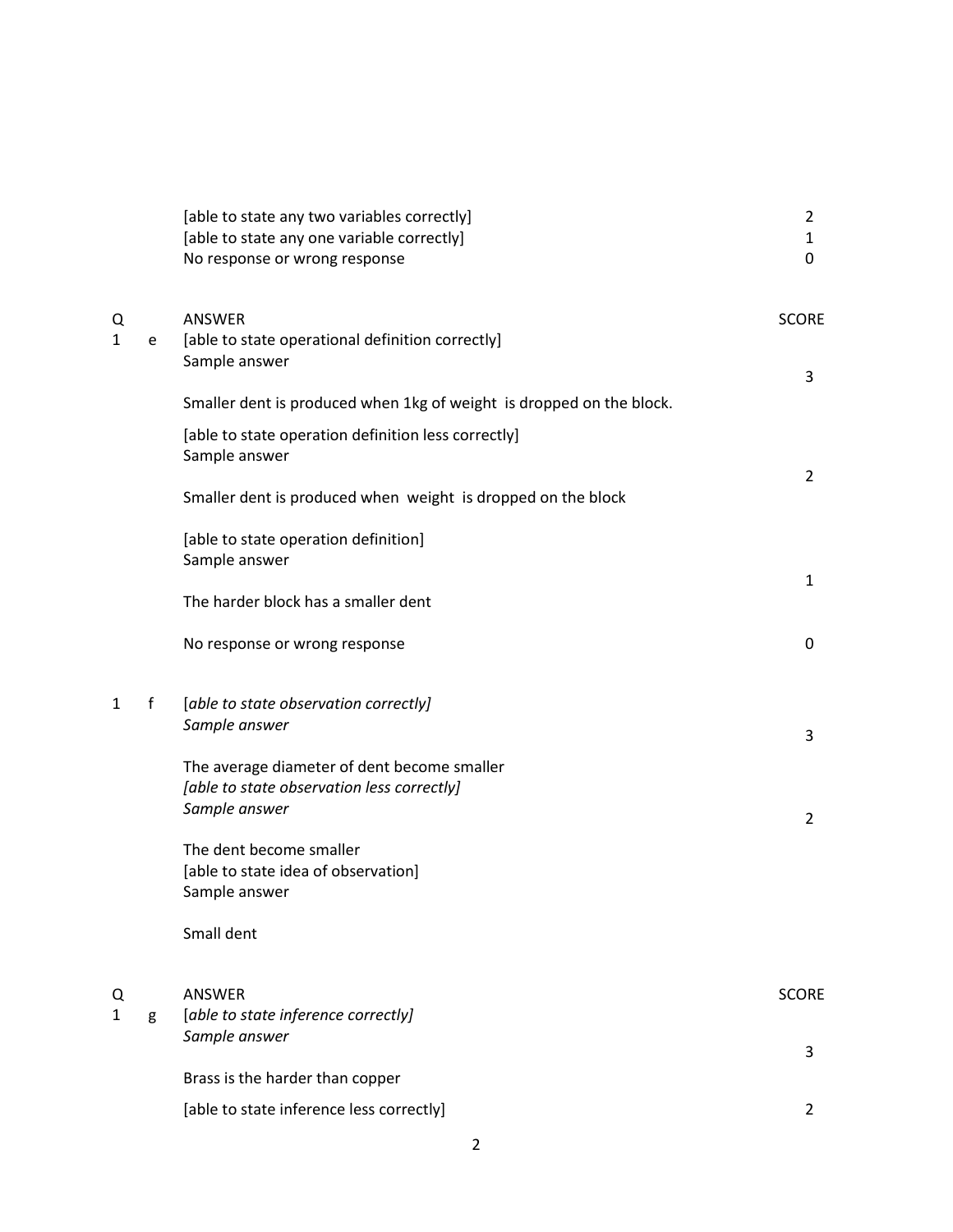## Sample answer

|   | Brass is the harder<br>[able to state idea of inference]<br>Sample answer |                |
|---|---------------------------------------------------------------------------|----------------|
|   |                                                                           | 1              |
|   | Brass is the hard // copper is soft                                       |                |
|   | No response or wrong response                                             | $\Omega$       |
| h | [able to state situation correctly]                                       |                |
|   | Sample answer                                                             | 3              |
|   | Iron bar rust, steel bar do not rust                                      |                |
|   | [able to state situation less correctly]                                  | $\overline{2}$ |
|   | Only 1 bar stated                                                         |                |
|   | [able to state idea of situation]                                         | 1              |
|   | No response or wrong response                                             | $\Omega$       |
| i | 1.65 cm                                                                   | 3              |
|   | Antara 1.55 hingga 1.75 cm                                                | 2              |
|   | Antara 1.45 hingga 1.55cm // 1.75 hingga 1.85 cm                          | 1              |
|   | Wrong responr // no respon                                                | 0              |

j *[able to classify all correctly]*

| Alloy     | Pure metal |   |
|-----------|------------|---|
| Duralumin | Tin        |   |
| Pewter    | Gold       |   |
|           | Manganese  |   |
|           | Magnesium  | 3 |

*[able to classify 5 correctly]* 2 *z* (*able to classify 4 correctly*) 1<br> *Other respon Other respon*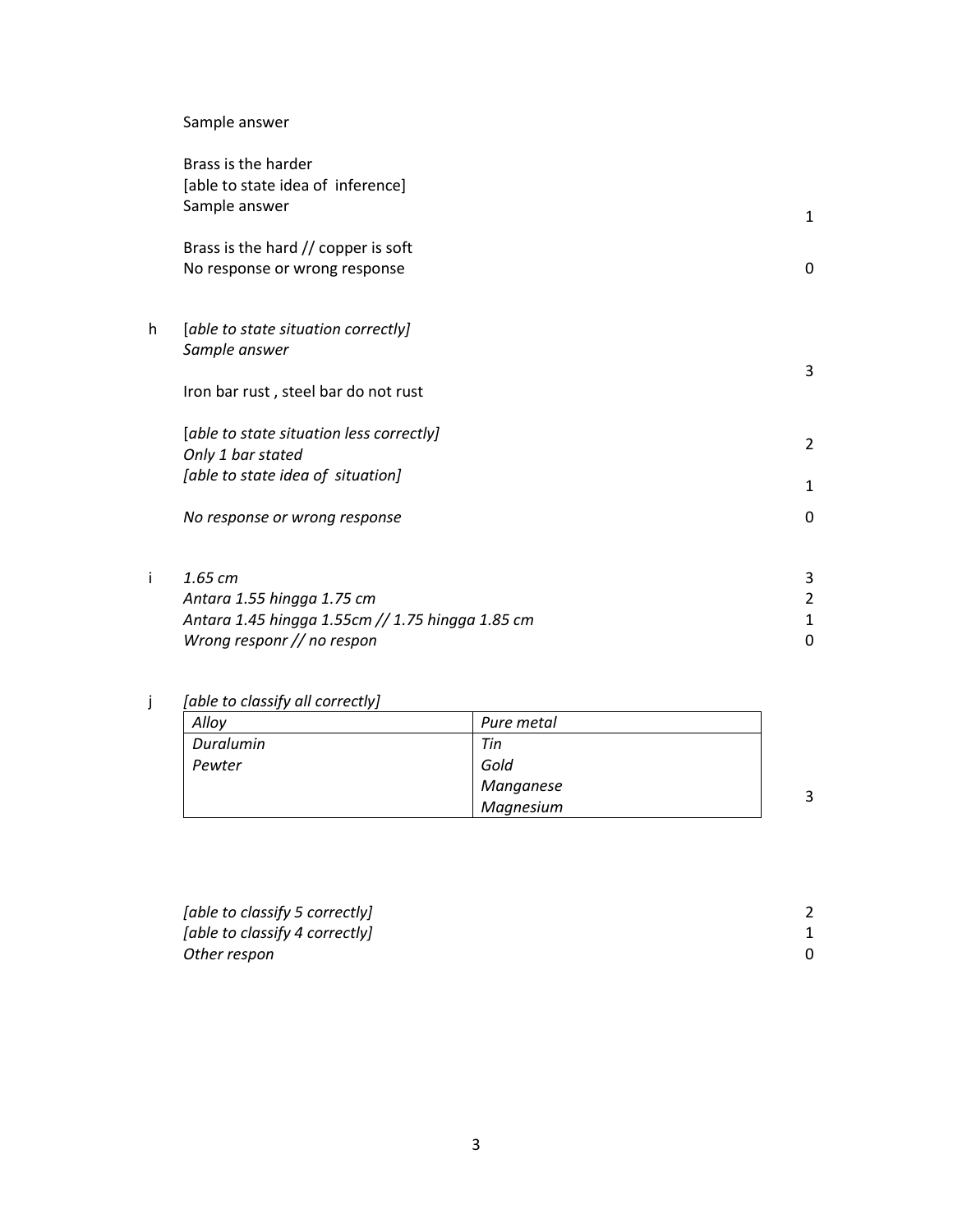| <b>Question</b> | <b>Rubric</b>                                                                                                                                                     | <b>Score</b> |
|-----------------|-------------------------------------------------------------------------------------------------------------------------------------------------------------------|--------------|
|                 | Able to give the statement of the problem correctly<br>Sample answer:<br>How does the temperature of sodium thiosulphate solution affect the rate<br>of reaction? | 3            |
| 3(a)            | Able to give the statement of the problem incorrectly<br>Sample answer:<br>How does the temperature of solution affect the rate of reaction?                      | 2            |
|                 | Able to give an idea of statement of the problem<br>Sample answer:<br>To determine the rate of reaction by the temperature of solution                            |              |
|                 | No response or wrong response                                                                                                                                     |              |

| <b>Question</b> | Rubric                                                                                                                                                                                                                                                                                                                                                                                   | <b>Score</b>                |
|-----------------|------------------------------------------------------------------------------------------------------------------------------------------------------------------------------------------------------------------------------------------------------------------------------------------------------------------------------------------------------------------------------------------|-----------------------------|
| 3(b)            | Able to state all variables correctly<br>Sample answer:<br>Manipulated variable : The temperature of sodium thiosulphate solution<br>Responding variable : Rate of reaction//The time taken for the 'X' mark to<br>disappear<br>: Volume and concentration (sodium thiosulphate) /<br>Constant variable<br>(hydrochloric acid) // sodium thiosulphate // acid//<br>size of conical flask | 3                           |
|                 | Able to state any two variables correctly                                                                                                                                                                                                                                                                                                                                                | $\mathcal{D}_{\mathcal{L}}$ |
|                 | Able to state any one variable correctly                                                                                                                                                                                                                                                                                                                                                 |                             |
|                 | No response or wrong response                                                                                                                                                                                                                                                                                                                                                            | $\theta$                    |

| <b>Question</b> | <b>Rubric</b>                                                                                                              | <b>Score</b>   |
|-----------------|----------------------------------------------------------------------------------------------------------------------------|----------------|
|                 | Able to state the relationship between the manipulated variable and the<br>responding variable correctly<br>Sample answer: | 3              |
|                 | The higher the temperature of sodium thiosulphate solution, the higher the<br>rate of reaction                             |                |
| 3(c)            | Able to state the relationship between the manipulated variable and the<br>responding variable incorrectly                 | $\overline{2}$ |
|                 | Sample answer:<br>The rate of reaction increases when the temperature of solution increase                                 |                |
|                 | Able to state an idea of hypothesis                                                                                        |                |
|                 | Sample answer:                                                                                                             |                |
|                 | The temperature of reactant affect the rate of reaction                                                                    |                |
|                 | No response or wrong response                                                                                              | 0              |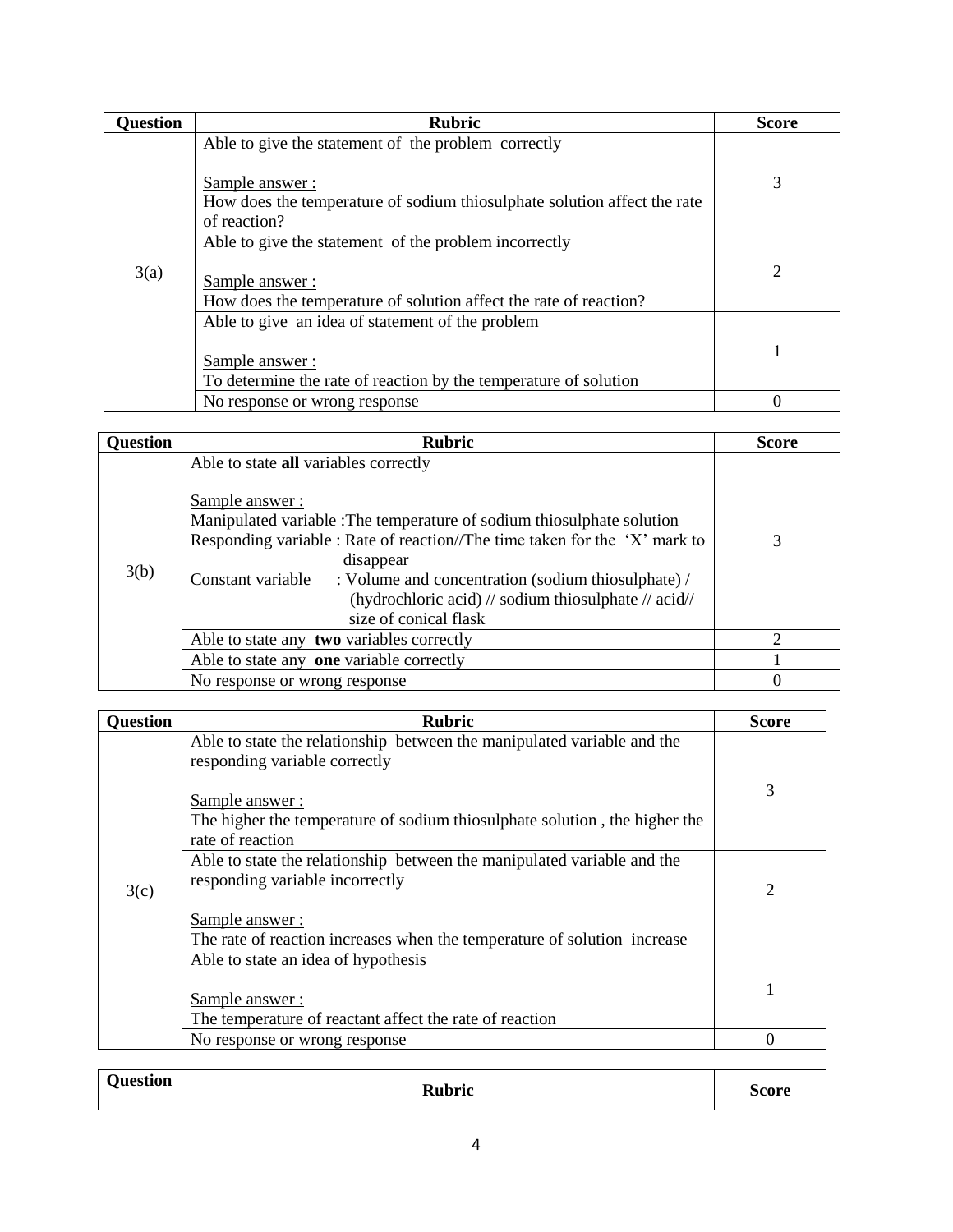|      | Able to give the list of the apparatus and materials correctly and<br>completely<br>Answer:<br>Apparatus:<br>conical flask, measuring cylinder, thermometer, stopwatch, white paper,<br>wire gauze, tripod stand, Bunsen bunner<br><b>Material:</b><br>$[0.1 - 1.0]$ mol dm <sup>-3</sup> sodium thiosulphate solution, | 3              |
|------|-------------------------------------------------------------------------------------------------------------------------------------------------------------------------------------------------------------------------------------------------------------------------------------------------------------------------|----------------|
| 3(d) | [0.1-1.0] mol dm <sup>-3</sup> hydrochloric acid<br>Able to give the list of the apparatus and materials correctly but not<br>completely<br>Answer:<br>Apparatus:<br>conical flask, thermometer, stopwatch, white paper, Bunsen bunner<br><b>Material:</b><br>Sodium thiosulphate solution, hydrochloric acid           | $\overline{2}$ |
|      | Able to give two materials and at least one apparatus<br>Sample answer:<br><b>Material:</b><br>Sodium thiosulphate solution, hydrochloric acid<br>Apparatus:<br>[container]                                                                                                                                             | 1              |
|      | No response or wrong response                                                                                                                                                                                                                                                                                           | $\overline{0}$ |

| <b>Question</b> | <b>Rubric</b>                                                                                                                                  | <b>Score</b> |
|-----------------|------------------------------------------------------------------------------------------------------------------------------------------------|--------------|
|                 | Able to state all procedures correctly                                                                                                         |              |
|                 |                                                                                                                                                |              |
|                 | Sample answer:                                                                                                                                 |              |
|                 | 1. <b>Draw</b> an $X$ on a white paper.                                                                                                        |              |
|                 | 2. <b>Pour</b> [20-100] cm <sup>3</sup> of $[0.1 - 1.0]$ mol dm <sup>-3</sup> sodium thiosulphate                                              |              |
|                 | solution into a conical flask.                                                                                                                 |              |
|                 | 3. <b>Record</b> the temperature of solution.                                                                                                  |              |
|                 | 4. Place the conical flask on the X.                                                                                                           | 3            |
| 3(e)            | 5. <b>Pour</b> $[5 - 10]$ cm <sup>3</sup> of $[0.1 - 1.0]$ mol dm <sup>-3</sup> hydrochloric acid<br>solution.                                 |              |
|                 |                                                                                                                                                |              |
|                 | <b>Swirl</b> the conical flask and start the stopwatch immediately.<br>6.                                                                      |              |
|                 | <b>Stop</b> the stopwatch when the X is no longer visible. <b>Record</b> the<br>7.<br>time taken.                                              |              |
|                 | 8. Repeat steps 2 to 7 using $35^{\circ}$ C, $40^{\circ}$ C, $45^{\circ}$ C and $50^{\circ}$ C temperature<br>of sodium thiosulphate solution. |              |
|                 |                                                                                                                                                |              |